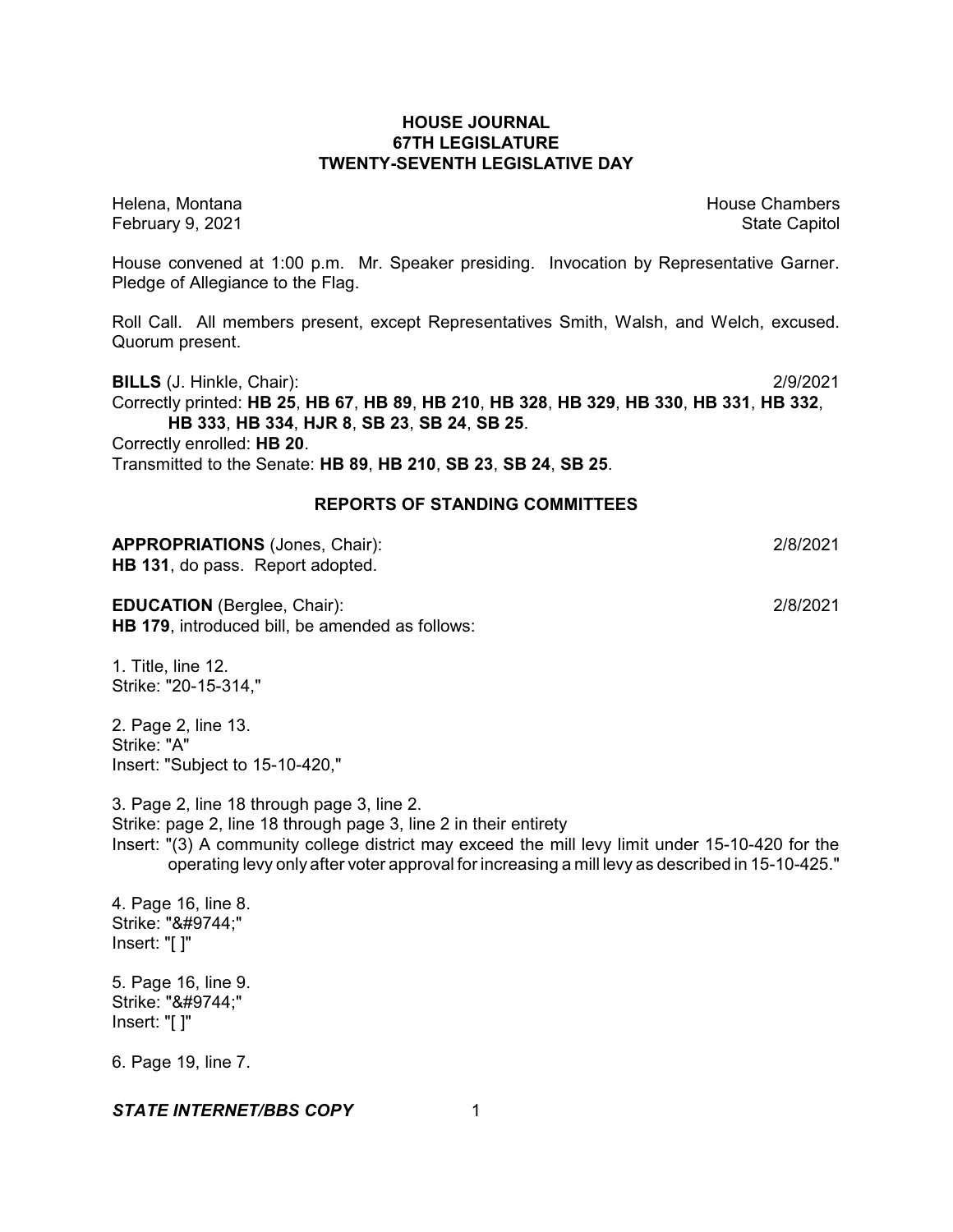Following: "act."

Insert: "To be eligible for a state appropriation, a community college district must impose an operating levy pursuant to [section 2] of at least 1.5 mills."

7. Page 22, line 27 through page 23, line 8. Strike: section 23 in its entirety Renumber: subsequent sections

8. Page 24, line 26. Strike: "A community college district" Insert: "The existing community college districts at Miles City, Glendive, and Kalispell"

9. Page 24, line 28. Strike: "the inflationary adjustment pursuant to [section 2]" Insert: "15-10-420"

10. Page 25, line 3. Following: "2-9-212;" Strike: "and"

11. Page 25, line 4. Strike: "." Insert: "; and (e) any optional voted levy approved by the electorate under 20-15-311."

And, as amended, do pass. Report adopted.

**LEGISLATIVE ADMINISTRATION** (J. Hinkle, Chair): 2/8/2021 **HB 146**, introduced bill, be amended as follows:

1. Title, line 5. Following: "OF" Insert: "CERTAIN" Following: "IMPACT" Insert: "OF OVER \$1 MILLION TO THE GENERAL FUND IN A FISCAL YEAR"

2. Page 1, line 11. Strike: "For" Insert: "Except for the general appropriations act and any bill exempted by the legislature, for"

3. Page 1, line 11. Following: "each bill" Insert: "with an estimated expenditure amount of over \$1 million from the general fund in any 1 of the 4 fiscal years identified in the bill's fiscal note, or as required in the bill,"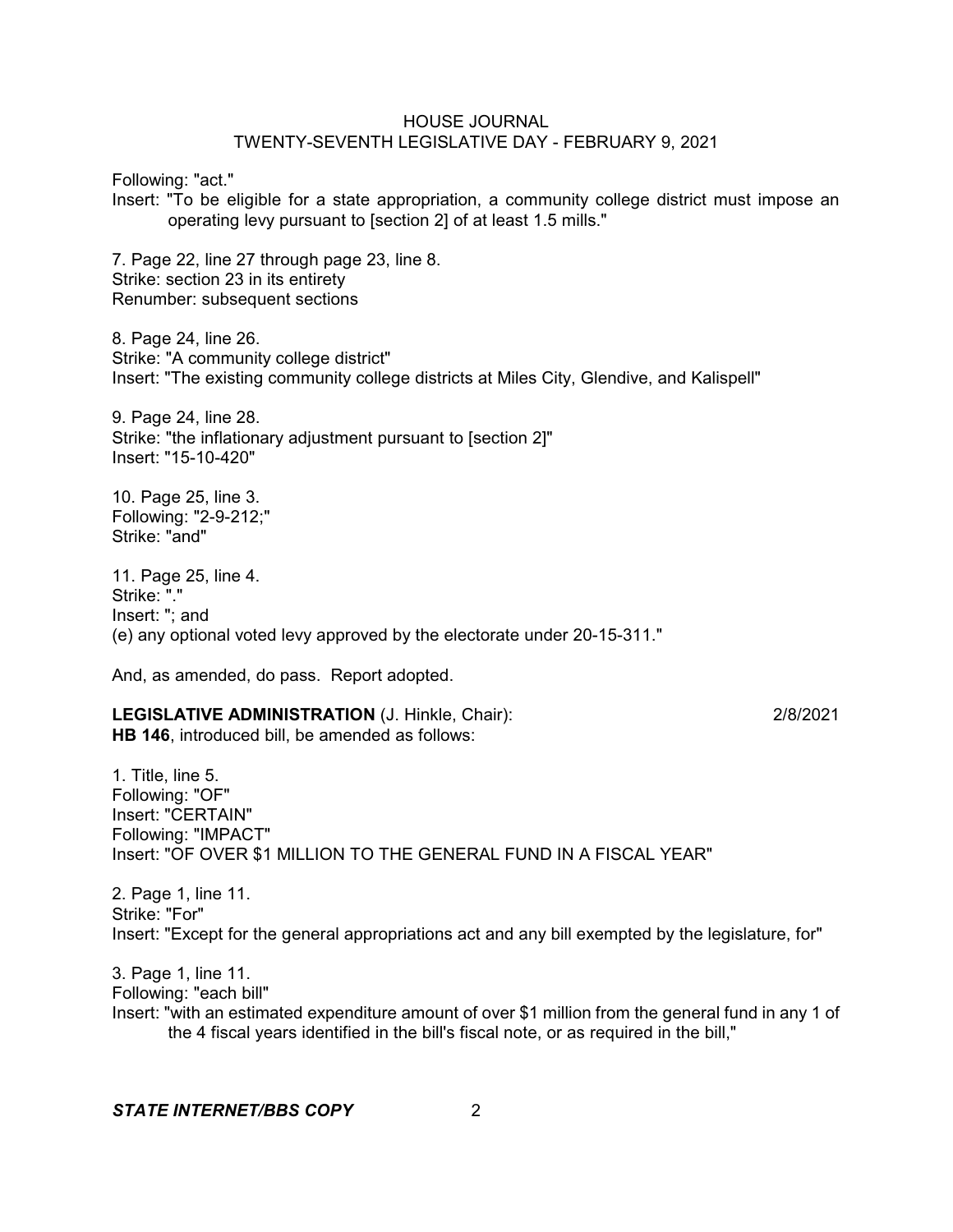4. Page 1, line 15. Strike: "costs" Insert: "expenditures" Following: "bill" Insert: "as enacted" 5. Page 1, line 15. Strike: "an" Insert: "the past" Following: "year" Insert: "and a description of how the funds were expended" 6. Page 1, line 16.

Following: "(c)" Insert: "a comparison to"

7. Page 1, line 17. Following: "include" Strike: "all" Following: "bills" Insert: "that qualify under subsection (1)"

8. Page 2. Following: line 2 Insert: "NEW SECTION. **Section 5. Applicability.** [This act] applies to eligible bills beginning in fiscal year 2022, and the first report is due October 1, 2022." And, as amended, do pass. Report adopted.

**SB 82**, be concurred in. Report adopted.

**STATE ADMINISTRATION** (McKamey, Chair): 2/9/2021 **SB 56**, be concurred in. Report adopted.

**TRANSPORTATION** (Loge, Chair): 2/8/2021 **HB 20**, introduced bill, be amended as follows:

1. Page 2. Following: line 6

Insert: "(3) The department shall provide preference for the purchase of vehicles that are accessible to persons with disabilities when awarding grants from the courtesy car program."

**Renumber:** subsequent subsections

2. Page 3, line 6. Following: "program."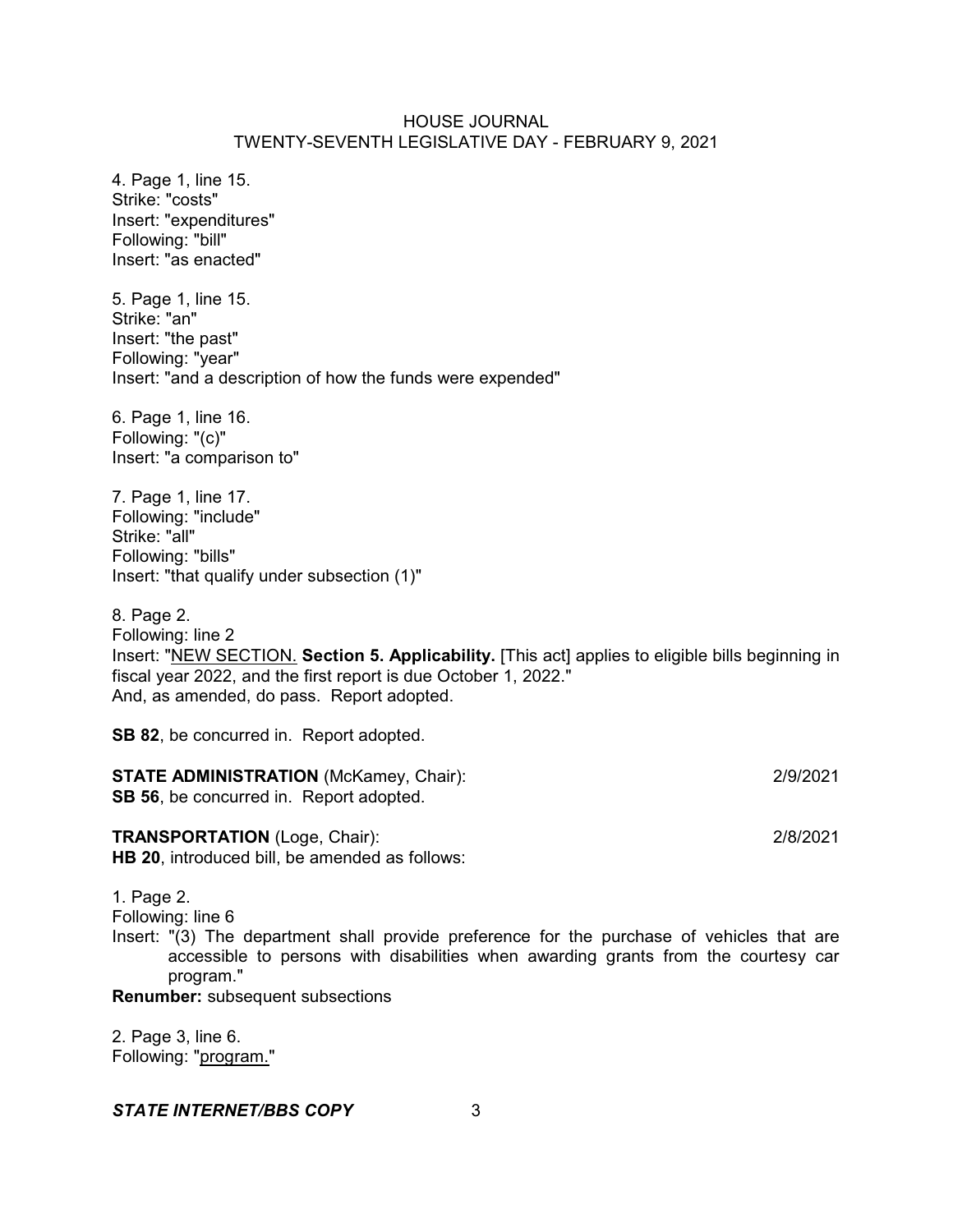Insert: "(8) In accordance with federal and state nondiscrimination laws and requirements, all vehicles purchased with grant funds from the courtesy car program or vehicles donated to the courtesy car program must be accessible to persons with disabilities or the grantee must provide a vehicle accessible to persons with disabilities upon request."

And, as amended, do pass. Report adopted.

**SB 79**, be concurred in. Report adopted.

**SB 96**, be concurred in. Report adopted.

# **MESSAGES FROM THE SENATE**

**Senate bills** passed and transmitted to the House for concurrence: 2/5/2021

**SB 15**, introduced by J. Ellis

**SB 130**, introduced by T. Manzella

# **FIRST READING AND COMMITMENT OF BILLS**

The following House bills were introduced, read first time, and referred to committees:

**HB 335**, introduced by E. Stafman, referred to Judiciary.

**HB 336**, introduced by B. Ler, D. Bartel, B. Beard, S. Berglee, M. Binkley, J. Carlson, J. Dooling, P. Fielder, S. Galloway, W. Galt, J. Gillette, S. Gist, S. Gunderson, C. Hinkle, J. Hinkle,

K. Holmlund, L. Jones, J. Kassmier, C. Knudsen, R. Knudsen, M. Malone, R. Marshall, B. Mitchell,

T. Moore, M. Noland, B. Phalen, J. Read, A. Regier, J. Schillinger, K. Seekins-Crowe, D. Skees,

F. Smith, B. Tschida, B. Usher, S. Vinton, K. Zolnikov, D. Ankney, M. Blasdel, K. Bogner,

J. Ellsworth, J. Esp, G. Hertz, S. Hinebauch, D. Kary, R. Osmundson, C. Smith, G. Vance, referred to Agriculture.

**HB 337**, introduced by C. Hinkle, referred to Judiciary.

**HB 338**, introduced by C. Hinkle, referred to Business and Labor.

**HB 339**, introduced by F. Fleming, J. Gillette, D. Lenz, J. Patelis, B. Usher, referred to Human Services.

**HB 340**, introduced by W. Galt, D. Bartel, C. Knudsen, G. Hertz, referred to Taxation.

**HB 341**, introduced by M. Regier, referred to Human Services.

**HB 342**, introduced by M. Regier, referred to Judiciary.

**HB 343**, introduced by J. Gillette, S. Fitzpatrick, referred to Human Services.

**HB 344**, introduced by J. Gillette, D. Bartel, J. Carlson, F. Fleming, J. Fuller, S. Galloway, S. Gist, E. Hill, J. Hinkle, S. Kerns, D. Lenz, B. Ler, F. Nave, M. Noland, A. Regier, J. Schillinger,

K. Seekins-Crowe, L. Sheldon-Galloway, B. Tschida, B. Usher, S. Fitzpatrick, referred to Human Services.

The following House joint resolution was introduced, read first time, and referred to committee:

**HJR 9**, introduced by R. Marshall, D. Bedey, J. Fuller, C. Hinkle, referred to Energy, Technology and Federal Relations.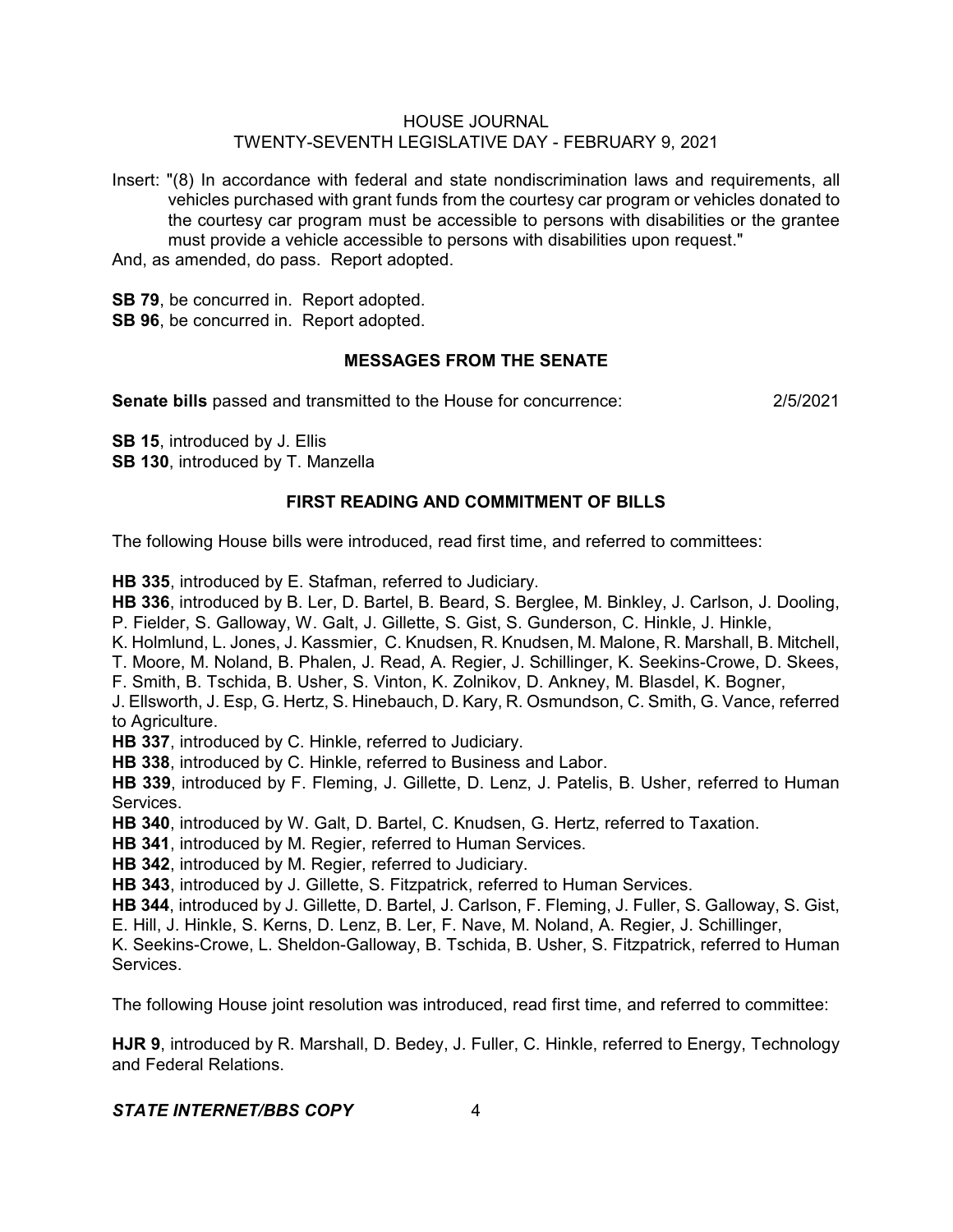The following Senate bills were introduced, read first time, and referred to committees:

**SB 15**, introduced by J. Ellis (by request of the State Administration and Veterans' Affairs Interim Committee), referred to State Administration.

**SB 130**, introduced by T. Manzella, referred to State Administration.

## **SECOND READING OF BILLS (COMMITTEE OF THE WHOLE)**

Majority Leader Vinton moved the House resolve itself into a Committee of the Whole for consideration of business on second reading. Motion carried. Representative Tschida in the chair.

Mr. Speaker: We, your Committee of the Whole, having had under consideration business on second reading, recommend as follows:

**HB 43** - Representative R. Knudsen moved **HB 43** do pass. Motion carried as follows:

Yeas: Abbott, Anderson, Bartel, Beard, Bedey, Berglee, Bertoglio, Binkley, Bishop, Brewster, Buckley, Buttrey, Caferro, Carlson, Curdy, Custer, Dooling, Dunwell, Duram, Farris-Olsen, Fern, Fielder, Fitzgerald, Fleming, France, Frazer, Fuller, Funk, Galloway, Garner, Gillette, Gist, Greef, Gunderson, Hamilton, Harvey, Hawk, Hayman, Hill, Hinkle C, Hinkle J, Holmlund, Hopkins, Jones, Karjala, Kassmier, Keane, Kelker, Keogh, Kerns, Kerr-Carpenter, Knudsen C, Knudsen R, Kortum, Lenz, Ler, Loge, Malone, Marler, Marshall, McKamey, Mercer, Mitchell, Moore, Nave, Noland, Novak, Olsen, Patelis, Phalen, Putnam, Read, Regier A, Regier M, Reksten, Ricci, Running Wolf, Schillinger, Seekins-Crowe, Sheldon-Galloway, Skees, Smith, Stafman, Stewart Peregoy, Stromswold, Sullivan, Tenenbaum, Thane, Trebas, Tschida, Usher, Vinton, Walsh, Weatherwax, Welch, Whiteman Pena, Whitman, Windy Boy, Zolnikov, Mr. Speaker. Total 100

Nays: None. Total 0

Voted absentee: Smith, Walsh, Welch, Aye.

Excused: Smith, Walsh, Welch. Total 3

Absent or not voting: None. Total 0

**HB 157** - Representative Marshall moved **HB 157** do pass. Motion carried as follows:

Yeas: Abbott, Anderson, Bartel, Beard, Bedey, Berglee, Bertoglio, Binkley, Bishop, Brewster, Buckley, Buttrey, Caferro, Carlson, Curdy, Custer, Dooling, Dunwell, Duram, Farris-Olsen, Fern, Fielder, Fitzgerald, Fleming, France, Frazer, Fuller, Funk, Garner, Gillette, Gist, Greef, Gunderson,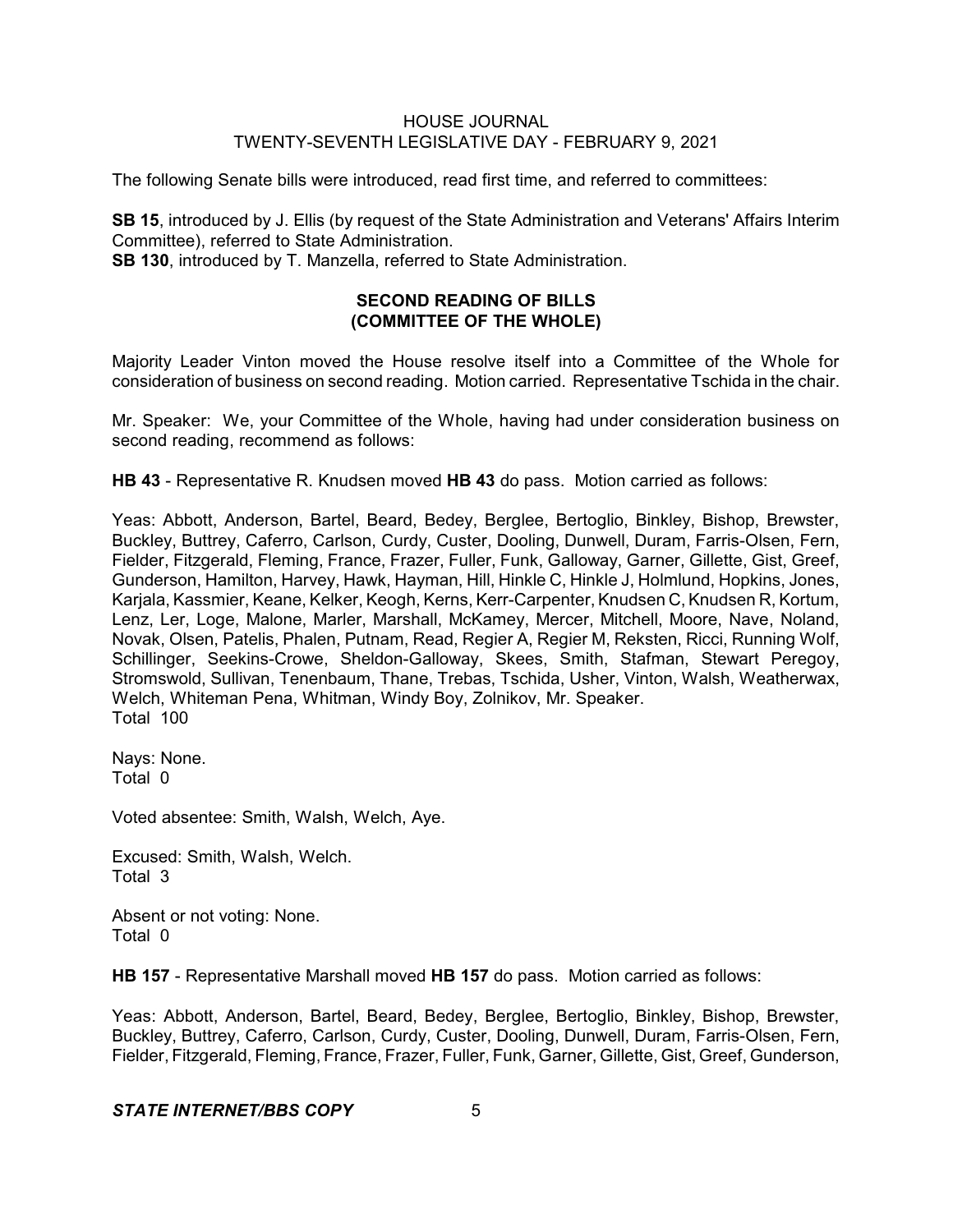Hamilton, Harvey, Hawk, Hayman, Hill, Hinkle C, Hinkle J, Holmlund, Hopkins, Jones, Karjala, Kassmier, Keane, Kelker, Keogh, Kerns, Kerr-Carpenter, Knudsen C, Knudsen R, Kortum, Lenz, Ler, Loge, Malone, Marler, Marshall, McKamey, Mercer, Mitchell, Moore, Nave, Noland, Novak, Olsen, Patelis, Phalen, Putnam, Read, Regier A, Regier M, Reksten, Ricci, Running Wolf, Schillinger, Seekins-Crowe, Skees, Smith, Stafman, Stewart Peregoy, Stromswold, Sullivan, Tenenbaum, Thane, Trebas, Tschida, Usher, Vinton, Walsh, Welch, Whitman, Zolnikov, Mr. Speaker.

Total 95

Nays: Galloway, Sheldon-Galloway, Weatherwax, Whiteman Pena, Windy Boy. Total 5

Voted absentee: Smith, Walsh, Welch, Aye.

Excused: Smith, Walsh, Welch. Total 3

Absent or not voting: None. Total 0

**HB 198** - Representative Harvey moved **HB 198** do pass. Motion carried as follows:

Yeas: Abbott, Anderson, Bartel, Beard, Bedey, Berglee, Bertoglio, Binkley, Bishop, Brewster, Buckley, Buttrey, Caferro, Carlson, Curdy, Custer, Dooling, Dunwell, Duram, Farris-Olsen, Fern, Fielder, Fitzgerald, Fleming, France, Frazer, Fuller, Funk, Galloway, Garner, Gillette, Gist, Greef, Gunderson, Hamilton, Harvey, Hawk, Hayman, Hill, Hinkle C, Hinkle J, Holmlund, Hopkins, Jones, Karjala, Kassmier, Keane, Kelker, Keogh, Kerns, Kerr-Carpenter, Knudsen C, Knudsen R, Kortum, Lenz, Ler, Loge, Malone, Marler, Marshall, McKamey, Mercer, Mitchell, Moore, Nave, Noland, Novak, Olsen, Patelis, Phalen, Putnam, Read, Regier A, Regier M, Reksten, Ricci, Running Wolf, Schillinger, Seekins-Crowe, Sheldon-Galloway, Skees, Smith, Stafman, Stewart Peregoy, Stromswold, Sullivan, Tenenbaum, Thane, Trebas, Tschida, Usher, Vinton, Walsh, Weatherwax, Welch, Whiteman Pena, Whitman, Windy Boy, Zolnikov, Mr. Speaker. Total 100

Nays: None. Total 0

Voted absentee: Smith, Walsh, Welch, Aye.

Excused: Smith, Walsh, Welch. Total 3

Absent or not voting: None. Total 0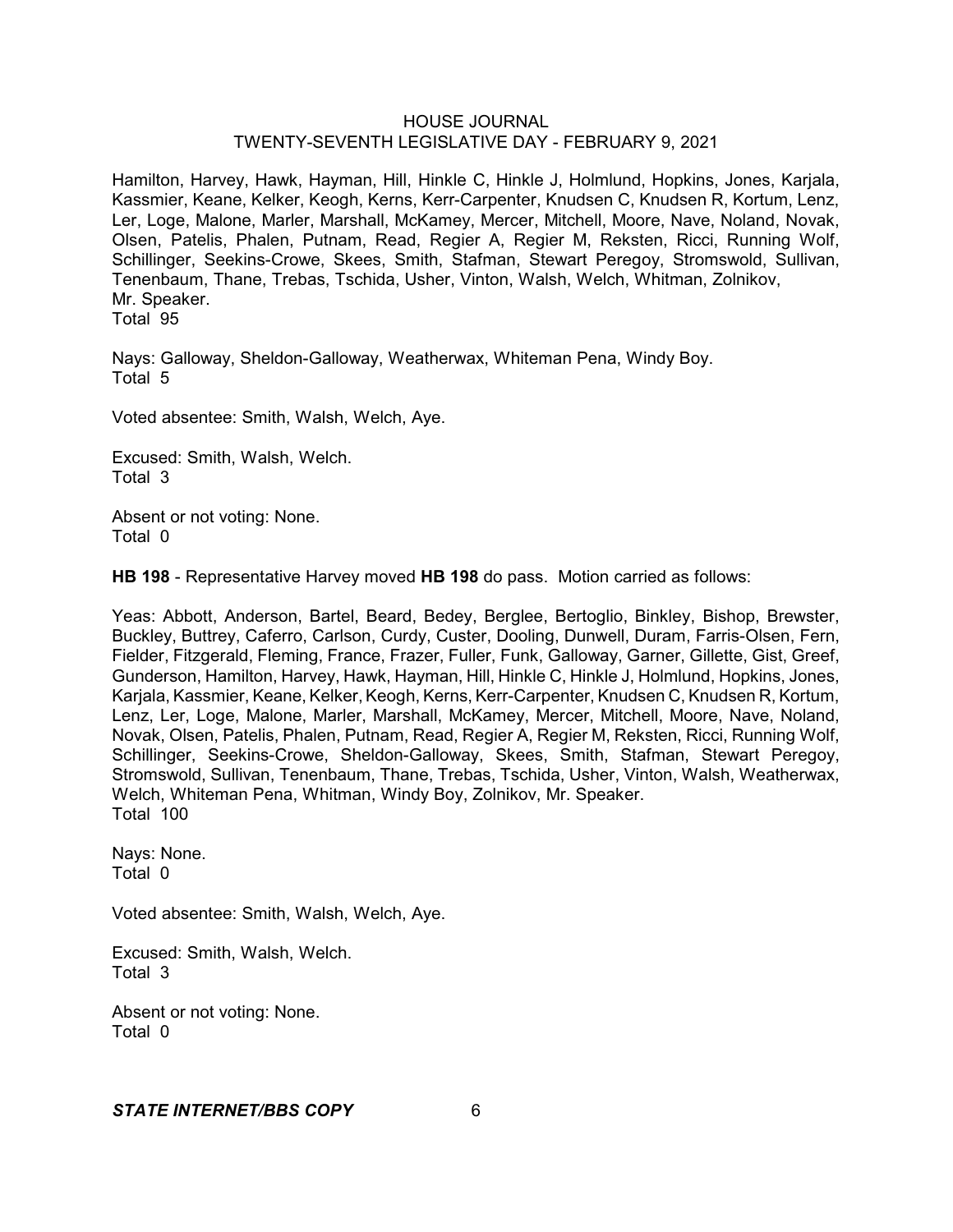**HB 223** - Representative Mercer moved **HB 223** do pass. Motion carried as follows:

Yeas: Anderson, Bartel, Beard, Bedey, Berglee, Bertoglio, Binkley, Brewster, Buttrey, Carlson, Custer, Dooling, Duram, Fielder, Fitzgerald, Fleming, Frazer, Fuller, Galloway, Garner, Gillette, Gist, Greef, Gunderson, Hill, Hinkle C, Hinkle J, Holmlund, Hopkins, Jones, Kassmier, Kerns, Knudsen C, Knudsen R, Lenz, Ler, Loge, Malone, Marshall, McKamey, Mercer, Mitchell, Moore, Nave, Noland, Patelis, Phalen, Read, Regier A, Regier M, Reksten, Ricci, Schillinger, Seekins-Crowe, Sheldon-Galloway, Skees, Stromswold, Trebas, Tschida, Usher, Vinton, Walsh, Welch, Whitman, Zolnikov, Mr. Speaker. Total 66

Nays: Abbott, Bishop, Buckley, Caferro, Curdy, Dunwell, Farris-Olsen, Fern, France, Funk, Hamilton, Harvey, Hawk, Hayman, Karjala, Keane, Kelker, Keogh, Kerr-Carpenter, Kortum, Marler, Novak, Olsen, Putnam, Running Wolf, Smith, Stafman, Stewart Peregoy, Sullivan, Tenenbaum, Thane, Weatherwax, Whiteman Pena, Windy Boy. Total 34

Voted absentee: Walsh, Welch, Aye; Smith, No.

Excused: Smith, Walsh, Welch. Total 3

Absent or not voting: None. Total 0

**HB 226** - Representative Zolnikov moved **HB 226** do pass. Motion carried as follows:

Yeas: Abbott, Anderson, Bartel, Beard, Bedey, Berglee, Bertoglio, Binkley, Bishop, Brewster, Buckley, Buttrey, Carlson, Curdy, Custer, Dooling, Farris-Olsen, Fern, Fielder, Fitzgerald, Fleming, Frazer, Fuller, Funk, Garner, Gillette, Gist, Gunderson, Harvey, Hawk, Hill, Hinkle C, Hinkle J, Holmlund, Hopkins, Jones, Karjala, Kassmier, Kelker, Keogh, Kerns, Kerr-Carpenter, Knudsen C, Knudsen R, Kortum, Ler, Loge, Malone, Marshall, McKamey, Mercer, Mitchell, Moore, Nave, Noland, Novak, Patelis, Putnam, Read, Regier A, Regier M, Reksten, Ricci, Schillinger, Seekins-Crowe, Skees, Stafman, Stromswold, Sullivan, Tenenbaum, Thane, Trebas, Tschida, Usher, Vinton, Walsh, Welch, Whitman, Zolnikov, Mr. Speaker. Total 80

Nays: Caferro, Dunwell, Duram, France, Galloway, Greef, Hamilton, Hayman, Keane, Lenz, Marler, Olsen, Phalen, Running Wolf, Sheldon-Galloway, Smith, Stewart Peregoy, Weatherwax, Whiteman Pena, Windy Boy. Total 20

Voted absentee: Walsh, Welch, Aye; Smith, No.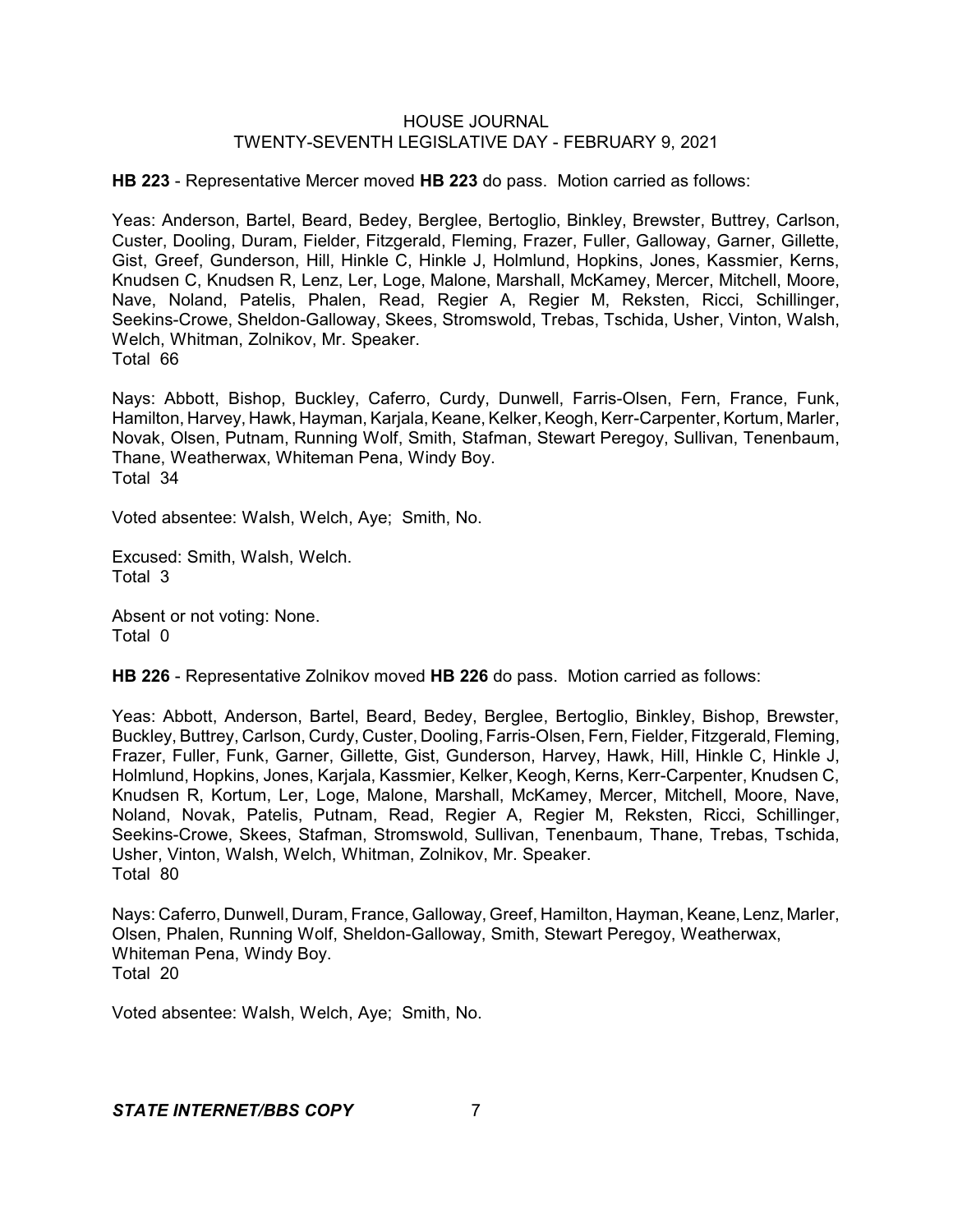Excused: Smith, Walsh, Welch. Total 3

Absent or not voting: None. Total 0

**HB 232** - Representative Garner moved **HB 232** do pass. Motion carried as follows:

Yeas: Abbott, Anderson, Bartel, Beard, Bedey, Berglee, Bertoglio, Binkley, Bishop, Brewster, Buckley, Buttrey, Caferro, Carlson, Curdy, Custer, Dooling, Dunwell, Duram, Farris-Olsen, Fern, Fielder, Fitzgerald, Fleming, France, Frazer, Fuller, Funk, Galloway, Garner, Gillette, Gist, Greef, Gunderson, Hamilton, Harvey, Hawk, Hayman, Hill, Hinkle C, Hinkle J, Holmlund, Hopkins, Jones, Karjala, Kassmier, Keane, Kelker, Keogh, Kerns, Kerr-Carpenter, Knudsen C, Knudsen R, Kortum, Lenz, Ler, Loge, Malone, Marler, Marshall, McKamey, Mercer, Mitchell, Moore, Nave, Noland, Novak, Olsen, Patelis, Phalen, Putnam, Read, Regier A, Regier M, Reksten, Ricci, Running Wolf, Schillinger, Seekins-Crowe, Sheldon-Galloway, Skees, Smith, Stafman, Stewart Peregoy, Stromswold, Sullivan, Tenenbaum, Thane, Trebas, Tschida, Usher, Vinton, Walsh, Weatherwax, Welch, Whiteman Pena, Whitman, Windy Boy, Zolnikov, Mr. Speaker. Total 100

Nays: None. Total 0

Voted absentee: Smith, Walsh, Welch, Aye.

Excused: Smith, Walsh, Welch. Total 3

Absent or not voting: None. Total 0

**HB 243** - Representative Hopkins moved **HB 243** do pass. Motion carried as follows:

Yeas: Abbott, Anderson, Bartel, Beard, Bedey, Berglee, Bertoglio, Binkley, Bishop, Brewster, Buckley, Buttrey, Caferro, Carlson, Curdy, Custer, Dooling, Dunwell, Duram, Farris-Olsen, Fern, Fielder, Fitzgerald, Fleming, France, Frazer, Fuller, Funk, Galloway, Garner, Gillette, Gist, Greef, Gunderson, Hamilton, Harvey, Hawk, Hayman, Hill, Hinkle C, Hinkle J, Holmlund, Hopkins, Jones, Karjala, Kassmier, Keane, Kelker, Keogh, Kerns, Kerr-Carpenter, Knudsen C, Knudsen R, Kortum, Lenz, Ler, Loge, Malone, Marler, Marshall, McKamey, Mercer, Mitchell, Moore, Nave, Noland, Novak, Olsen, Patelis, Phalen, Putnam, Read, Regier A, Regier M, Reksten, Ricci, Running Wolf, Schillinger, Seekins-Crowe, Sheldon-Galloway, Skees, Smith, Stafman, Stewart Peregoy, Stromswold, Sullivan, Tenenbaum, Thane, Trebas, Tschida, Usher, Vinton, Walsh, Weatherwax, Welch, Whiteman Pena, Whitman, Windy Boy, Zolnikov, Mr. Speaker. Total 100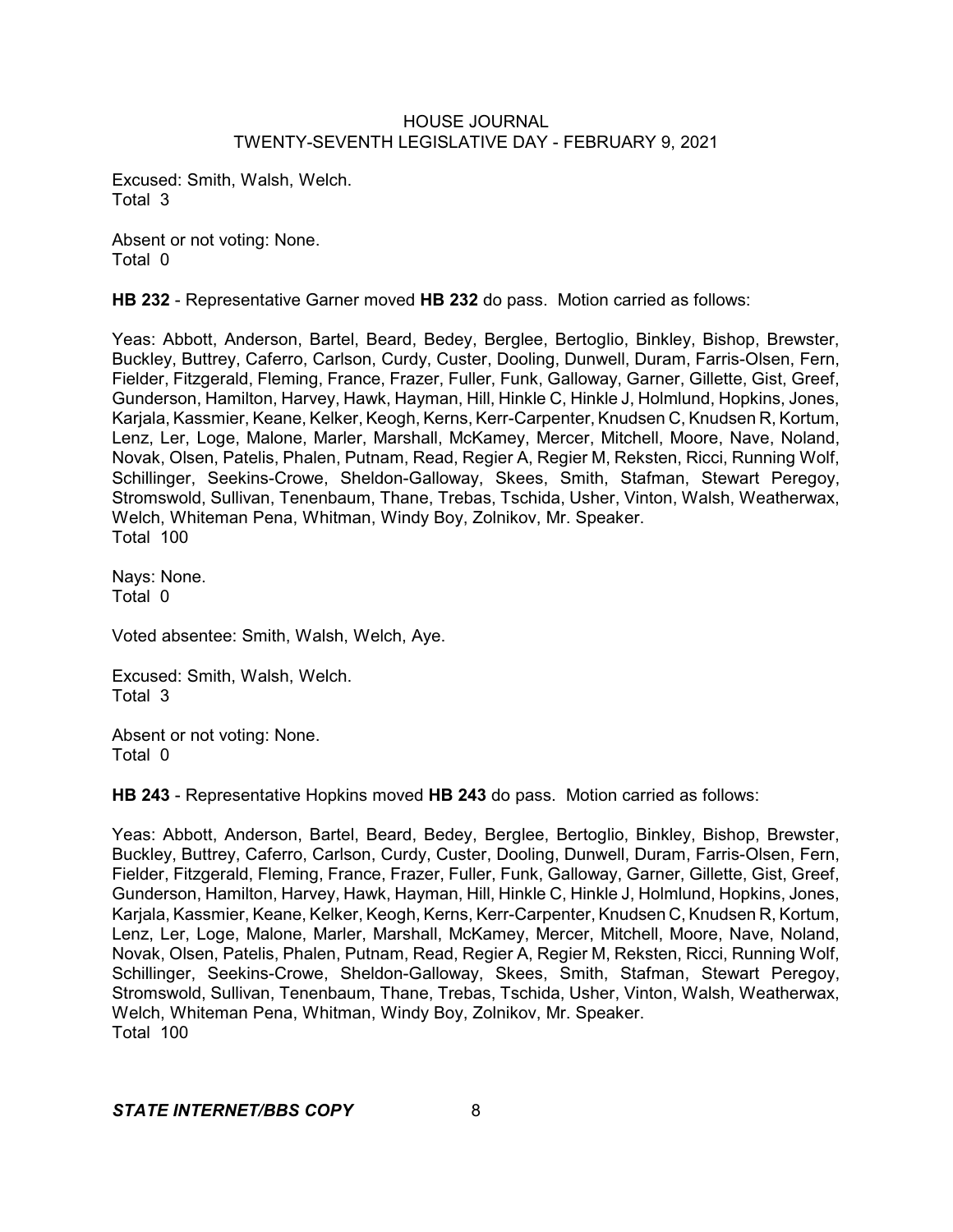Nays: None. Total 0

Voted absentee: Smith, Walsh, Welch, Aye.

Excused: Smith, Walsh, Welch. Total 3

Absent or not voting: None. Total 0

**HB 249** - Representative M. Regier moved **HB 249** do pass. Motion carried as follows:

Yeas: Abbott, Anderson, Bartel, Beard, Bedey, Berglee, Bertoglio, Binkley, Bishop, Brewster, Buckley, Buttrey, Caferro, Carlson, Custer, Dooling, Dunwell, Duram, Farris-Olsen, Fern, Fielder, Fitzgerald, Fleming, France, Frazer, Fuller, Funk, Garner, Gillette, Gist, Greef, Gunderson, Hamilton, Harvey, Hawk, Hill, Hinkle C, Holmlund, Hopkins, Jones, Karjala, Kassmier, Keane, Kelker, Keogh, Kerns, Kerr-Carpenter, Knudsen C, Knudsen R, Kortum, Ler, Loge, Malone, Marler, Marshall, Mitchell, Moore, Noland, Novak, Olsen, Patelis, Phalen, Putnam, Read, Regier A, Regier M, Reksten, Ricci, Running Wolf, Schillinger, Seekins-Crowe, Skees, Stafman, Stromswold, Sullivan, Tenenbaum, Thane, Trebas, Tschida, Usher, Vinton, Walsh, Weatherwax, Welch, Whiteman Pena, Whitman, Zolnikov, Mr. Speaker. Total 88

Nays: Curdy, Galloway, Hayman, Hinkle J, Lenz, McKamey, Mercer, Nave, Sheldon-Galloway, Smith, Stewart Peregoy, Windy Boy. Total 12

Voted absentee: Walsh, Welch, Aye; Smith, No.

Excused: Smith, Walsh, Welch. Total 3

Absent or not voting: None. Total 0

**HB 254** - Representative Fitzgerald moved **HB 254** do pass. Motion carried as follows:

Yeas: Anderson, Bartel, Beard, Bedey, Berglee, Bertoglio, Binkley, Brewster, Buttrey, Carlson, Custer, Dooling, Duram, Fielder, Fitzgerald, Fleming, Frazer, Fuller, Galloway, Garner, Gillette, Gist, Greef, Gunderson, Hill, Hinkle C, Hinkle J, Holmlund, Hopkins, Jones, Kassmier, Kerns, Knudsen C, Knudsen R, Lenz, Ler, Loge, Malone, Marshall, McKamey, Mercer, Mitchell, Moore, Nave, Noland, Patelis, Phalen, Putnam, Regier A, Regier M, Reksten, Ricci, Schillinger,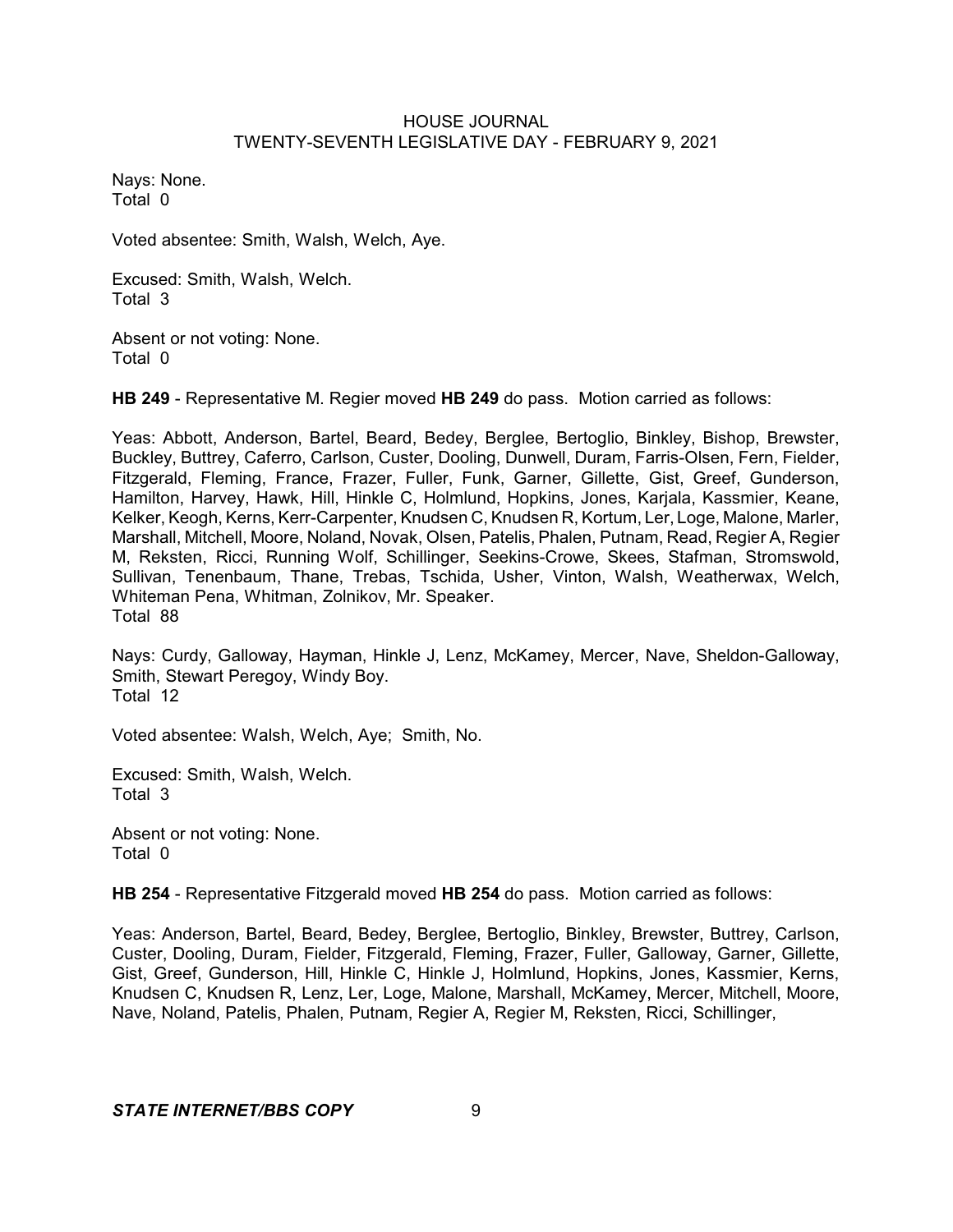Seekins-Crowe, Sheldon-Galloway, Skees, Stromswold, Trebas, Usher, Vinton, Walsh, Welch, Whitman, Zolnikov, Mr. Speaker. Total 65

Nays: Abbott, Bishop, Buckley, Caferro, Curdy, Dunwell, Farris-Olsen, Fern, France, Funk, Hamilton, Harvey, Hawk, Hayman, Karjala, Keane, Kelker, Keogh, Kerr-Carpenter, Kortum, Marler, Novak, Olsen, Read, Running Wolf, Smith, Stafman, Stewart Peregoy, Sullivan, Tenenbaum, Thane, Tschida, Weatherwax, Whiteman Pena, Windy Boy. Total 35

Voted absentee: Walsh, Welch, Aye; Smith, No.

Excused: Smith, Walsh, Welch. Total 3

Absent or not voting: None. Total 0

**HB 260** - Representative Berglee moved **HB 260** do pass. Motion carried as follows:

Yeas: Abbott, Anderson, Bartel, Beard, Bedey, Berglee, Bertoglio, Binkley, Bishop, Brewster, Buckley, Buttrey, Caferro, Carlson, Curdy, Custer, Dooling, Dunwell, Duram, Farris-Olsen, Fern, Fielder, Fitzgerald, Fleming, France, Frazer, Fuller, Funk, Galloway, Garner, Gillette, Gist, Greef, Gunderson, Hamilton, Harvey, Hawk, Hayman, Hill, Hinkle C, Hinkle J, Holmlund, Hopkins, Jones, Kassmier, Keane, Kelker, Keogh, Kerns, Kerr-Carpenter, Knudsen C, Knudsen R, Kortum, Lenz, Ler, Loge, Malone, Marler, Marshall, McKamey, Mercer, Mitchell, Moore, Nave, Noland, Novak, Olsen, Patelis, Phalen, Putnam, Read, Regier A, Regier M, Reksten, Ricci, Running Wolf, Schillinger, Seekins-Crowe, Sheldon-Galloway, Skees, Smith, Stafman, Stewart Peregoy, Stromswold, Sullivan, Tenenbaum, Thane, Trebas, Tschida, Usher, Vinton, Walsh, Weatherwax, Welch, Whiteman Pena, Whitman, Windy Boy, Zolnikov, Mr. Speaker. Total 99

Nays: None. Total 0

Voted absentee: Smith, Walsh, Welch, Aye.

Excused: Smith, Walsh, Welch. Total 3

Absent or not voting: Karjala. Total 1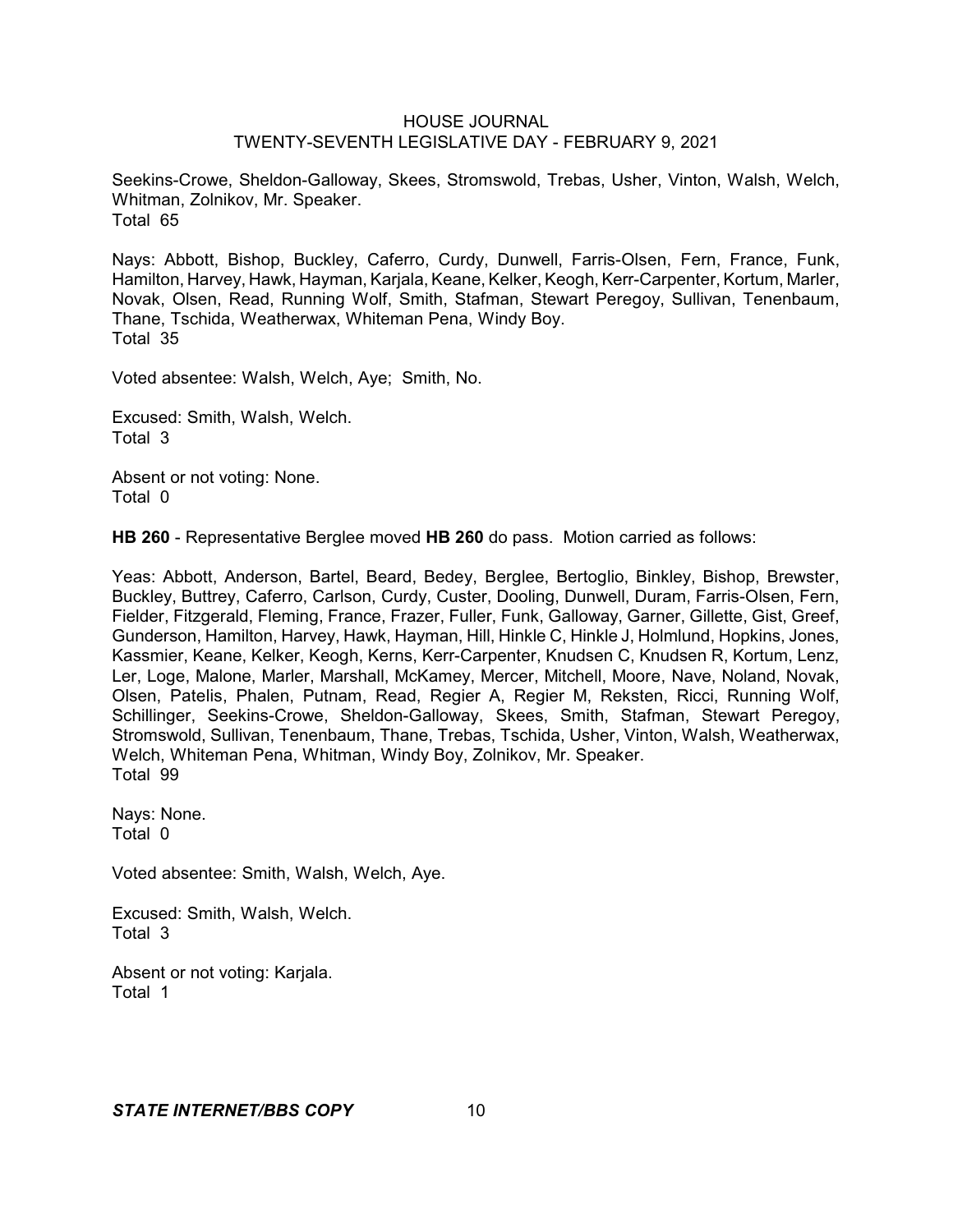**HB 270** - Representative Buttrey moved **HB 270** do pass. Motion carried as follows:

Yeas: Abbott, Anderson, Bartel, Beard, Bedey, Berglee, Bertoglio, Binkley, Bishop, Brewster, Buckley, Buttrey, Caferro, Carlson, Curdy, Custer, Dooling, Dunwell, Duram, Farris-Olsen, Fern, Fielder, Fitzgerald, Fleming, France, Frazer, Fuller, Funk, Galloway, Garner, Gillette, Gist, Greef, Gunderson, Hamilton, Harvey, Hawk, Hayman, Hill, Hinkle C, Hinkle J, Holmlund, Hopkins, Jones, Karjala, Kassmier, Keane, Kelker, Keogh, Kerns, Kerr-Carpenter, Knudsen C, Knudsen R, Kortum, Lenz, Ler, Loge, Malone, Marler, Marshall, McKamey, Mercer, Mitchell, Moore, Nave, Noland, Novak, Olsen, Patelis, Phalen, Putnam, Read, Regier A, Regier M, Reksten, Ricci, Running Wolf, Schillinger, Seekins-Crowe, Sheldon-Galloway, Skees, Smith, Stafman, Stewart Peregoy, Stromswold, Sullivan, Tenenbaum, Thane, Trebas, Tschida, Usher, Vinton, Walsh, Weatherwax, Welch, Whiteman Pena, Whitman, Windy Boy, Zolnikov, Mr. Speaker. Total 100

Nays: None. Total 0

Voted absentee: Smith, Walsh, Welch, Aye.

Excused: Smith, Walsh, Welch. Total 3

Absent or not voting: None. Total 0

Majority Leader Vinton moved the Committee rise and report. Motion carried. Committee arose. House resumed. Mr. Speaker presiding. Chair Tschida moved the Committee of the Whole report be adopted. Report adopted as follows:

Yeas: Abbott, Bartel, Beard, Bedey, Berglee, Bertoglio, Binkley, Bishop, Brewster, Buckley, Buttrey, Caferro, Carlson, Curdy, Custer, Dooling, Dunwell, Duram, Farris-Olsen, Fern, Fielder, Fitzgerald, Fleming, France, Frazer, Fuller, Funk, Galloway, Garner, Gillette, Gist, Greef, Gunderson, Hamilton, Harvey, Hawk, Hayman, Hill, Hinkle C, Hinkle J, Holmlund, Hopkins, Jones, Karjala, Kassmier, Keane, Kelker, Keogh, Kerns, Kerr-Carpenter, Knudsen C, Knudsen R, Kortum, Lenz, Ler, Loge, Malone, Marshall, McKamey, Mercer, Mitchell, Moore, Nave, Noland, Novak, Patelis, Phalen, Putnam, Read, Regier A, Regier M, Reksten, Ricci, Running Wolf, Schillinger, Seekins-Crowe, Sheldon-Galloway, Skees, Stafman, Stewart Peregoy, Stromswold, Sullivan, Tenenbaum, Thane, Trebas, Tschida, Usher, Vinton, Walsh, Weatherwax, Whiteman Pena, Whitman, Windy Boy, Zolnikov, Mr. Speaker. Total 95

Nays: None. Total 0

Voted absentee: None.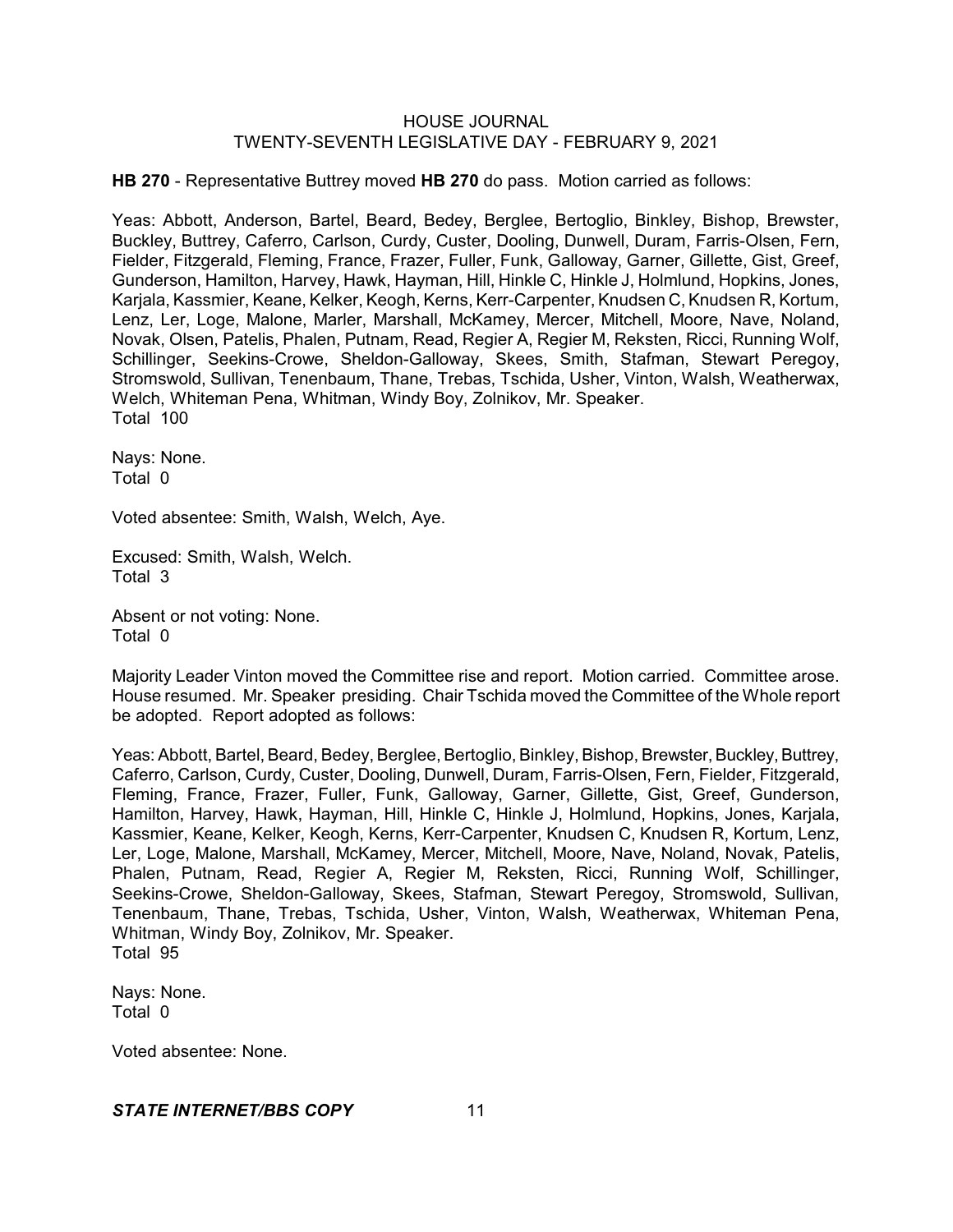Excused: Smith, Welch. Total 2

Absent or not voting: Anderson, Marler, Olsen. Total 3

# **THIRD READING OF BILLS**

The following bills having been read three several times, title and history agreed to, were disposed of in the following manner:

**HB 89** passed as follows:

Yeas: Abbott, Bartel, Beard, Bedey, Berglee, Bertoglio, Binkley, Bishop, Brewster, Buckley, Buttrey, Caferro, Curdy, Custer, Dooling, Dunwell, Farris-Olsen, Fern, Fielder, Fitzgerald, Fleming, France, Frazer, Fuller, Funk, Galloway, Garner, Gillette, Gist, Greef, Gunderson, Hamilton, Harvey, Hawk, Hayman, Hill, Hinkle C, Hinkle J, Holmlund, Hopkins, Jones, Karjala, Kassmier, Keane, Kelker, Keogh, Kerns, Kerr-Carpenter, Knudsen C, Knudsen R, Kortum, Lenz, Ler, Loge, Malone, Marler, Marshall, McKamey, Mercer, Mitchell, Moore, Noland, Novak, Olsen, Patelis, Putnam, Read, Regier A, Regier M, Reksten, Ricci, Running Wolf, Schillinger, Seekins-Crowe, Skees, Stafman, Stromswold, Sullivan, Tenenbaum, Thane, Trebas, Vinton, Walsh, Weatherwax, Whiteman Pena, Whitman, Windy Boy, Zolnikov, Mr. Speaker. Total 89

Nays: Carlson, Duram, Nave, Phalen, Sheldon-Galloway, Tschida, Usher. Total 7

Voted absentee: None.

Excused: Smith, Welch. Total 2

Absent or not voting: Anderson, Stewart Peregoy. Total 2

**HB 210** passed as follows:

Yeas: Abbott, Bedey, Berglee, Bertoglio, Bishop, Buckley, Buttrey, Caferro, Curdy, Custer, Dooling, Dunwell, Farris-Olsen, Fern, Fitzgerald, Fleming, France, Frazer, Funk, Garner, Gist, Greef, Hamilton, Harvey, Hawk, Hayman, Holmlund, Hopkins, Jones, Karjala, Kassmier, Keane, Kelker, Keogh, Kerr-Carpenter, Knudsen C, Kortum, Ler, Loge, Marler, Marshall, McKamey, Moore, Noland, Novak, Olsen, Patelis, Putnam, Regier M, Reksten, Running Wolf, Seekins-Crowe, Stafman, Stewart Peregoy, Stromswold, Sullivan, Tenenbaum, Thane, Trebas, Vinton, Walsh, Weatherwax, Whiteman Pena, Whitman, Windy Boy, Zolnikov, Mr. Speaker. Total 67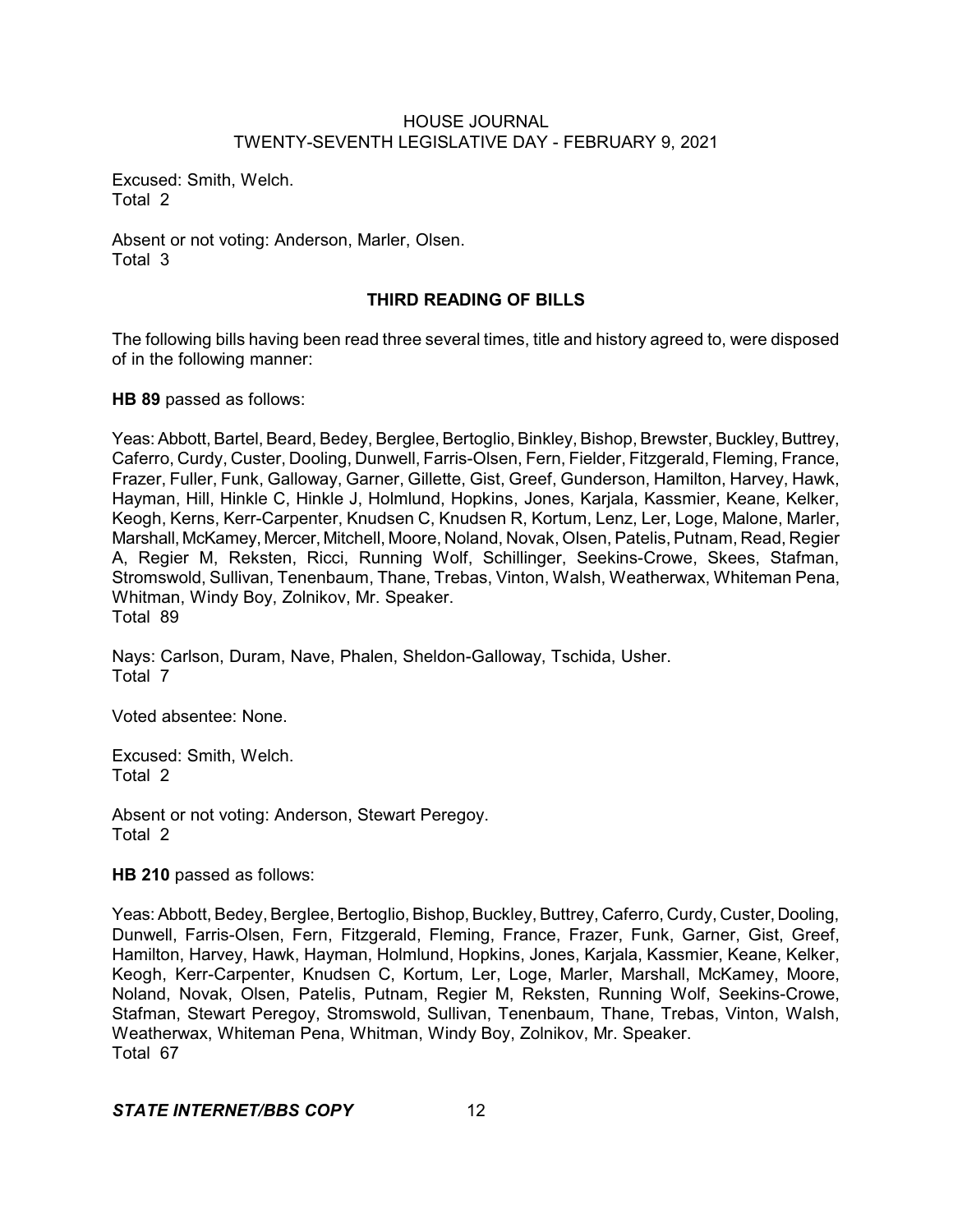Nays: Bartel, Beard, Binkley, Brewster, Carlson, Duram, Fielder, Fuller, Galloway, Gillette, Gunderson, Hill, Hinkle C, Hinkle J, Kerns, Knudsen R, Lenz, Malone, Mercer, Mitchell, Nave, Phalen, Read, Regier A, Ricci, Schillinger, Sheldon-Galloway, Skees, Tschida, Usher. Total 30

Voted absentee: None.

Excused: Smith, Welch. Total 2

Absent or not voting: Anderson. Total 1

**SB 23** concurred in as follows:

Yeas: Abbott, Bartel, Beard, Bedey, Berglee, Bertoglio, Binkley, Bishop, Brewster, Buckley, Buttrey, Caferro, Carlson, Curdy, Custer, Dooling, Dunwell, Duram, Farris-Olsen, Fern, Fielder, Fitzgerald, Fleming, France, Frazer, Fuller, Funk, Galloway, Garner, Gillette, Gist, Greef, Gunderson, Hamilton, Harvey, Hawk, Hayman, Hill, Hinkle C, Hinkle J, Holmlund, Hopkins, Jones, Karjala, Kassmier, Keane, Kelker, Keogh, Kerns, Kerr-Carpenter, Knudsen C, Knudsen R, Kortum, Lenz, Ler, Loge, Malone, Marler, Marshall, McKamey, Mercer, Mitchell, Moore, Nave, Noland, Novak, Olsen, Patelis, Phalen, Putnam, Read, Regier A, Regier M, Reksten, Ricci, Running Wolf, Schillinger, Seekins-Crowe, Sheldon-Galloway, Skees, Stafman, Stewart Peregoy, Stromswold, Sullivan, Tenenbaum, Thane, Trebas, Tschida, Usher, Vinton, Weatherwax, Whiteman Pena, Whitman, Windy Boy, Zolnikov, Mr. Speaker. Total 96

Nays: None. Total 0

Voted absentee: None.

Excused: Smith, Welch. Total 2

Absent or not voting: Anderson, Walsh. Total 2

**SB 24** concurred in as follows:

Yeas: Abbott, Bartel, Beard, Bedey, Berglee, Bertoglio, Binkley, Bishop, Brewster, Buckley, Buttrey, Caferro, Carlson, Curdy, Custer, Dooling, Dunwell, Duram, Farris-Olsen, Fern, Fielder, Fitzgerald, Fleming, France, Frazer, Fuller, Funk, Galloway, Garner, Gillette, Gist, Greef, Gunderson, Hamilton, Harvey, Hawk, Hayman, Hill, Hinkle C, Hinkle J, Holmlund, Hopkins, Jones, Kassmier, Keane, Kelker, Keogh, Kerns, Kerr-Carpenter, Knudsen C, Knudsen R, Kortum, Lenz, Ler, Loge,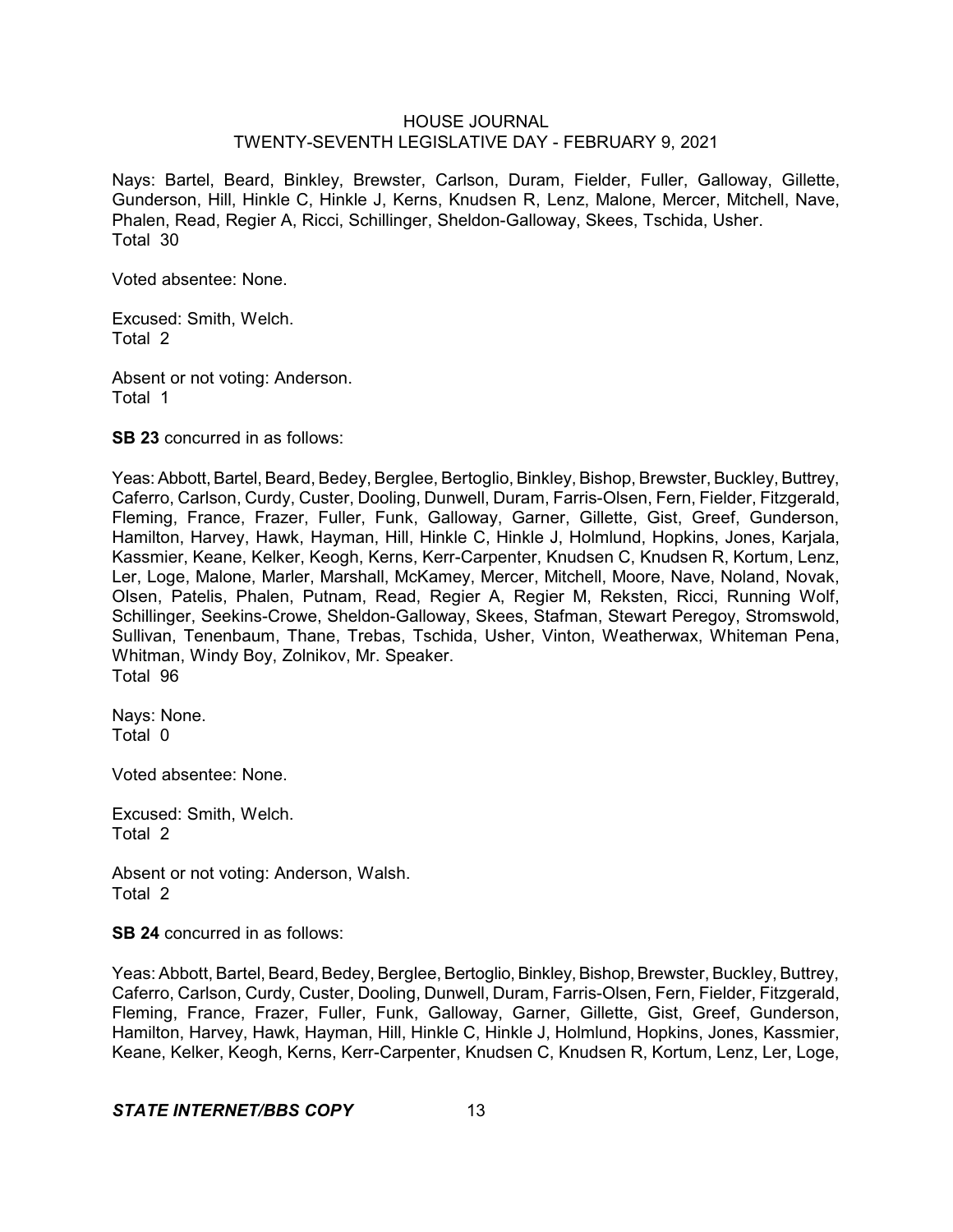Malone, Marler, Marshall, McKamey, Mitchell, Moore, Nave, Noland, Novak, Olsen, Patelis, Phalen, Putnam, Read, Regier A, Regier M, Reksten, Ricci, Running Wolf, Schillinger, Seekins-Crowe, Sheldon-Galloway, Skees, Stafman, Stromswold, Sullivan, Tenenbaum, Thane, Trebas, Tschida, Usher, Vinton, Walsh, Weatherwax, Whiteman Pena, Whitman, Windy Boy, Zolnikov, Mr. Speaker. Total 94

Nays: Mercer. Total 1

Voted absentee: None.

Excused: Smith, Welch. Total 2

Absent or not voting: Anderson, Karjala, Stewart Peregoy. Total 3

**SB 35** concurred in as follows:

Yeas: Abbott, Bartel, Beard, Bedey, Berglee, Bertoglio, Binkley, Bishop, Brewster, Buckley, Buttrey, Caferro, Carlson, Curdy, Custer, Dooling, Dunwell, Duram, Farris-Olsen, Fern, Fielder, Fitzgerald, Fleming, France, Frazer, Fuller, Funk, Galloway, Garner, Gillette, Gist, Greef, Gunderson, Hamilton, Harvey, Hawk, Hayman, Hill, Hinkle C, Hinkle J, Holmlund, Hopkins, Jones, Karjala, Kassmier, Keane, Kelker, Keogh, Kerns, Kerr-Carpenter, Knudsen C, Knudsen R, Kortum, Lenz, Ler, Loge, Malone, Marler, Marshall, McKamey, Mercer, Mitchell, Moore, Nave, Noland, Novak, Patelis, Phalen, Putnam, Read, Regier A, Regier M, Reksten, Ricci, Running Wolf, Schillinger, Seekins-Crowe, Sheldon-Galloway, Skees, Stafman, Stewart Peregoy, Stromswold, Sullivan, Thane, Trebas, Tschida, Usher, Vinton, Walsh, Weatherwax, Whiteman Pena, Whitman, Windy Boy, Zolnikov, Mr. Speaker. Total 95

Nays: Olsen, Tenenbaum. Total 2

Voted absentee: None.

Excused: Smith, Welch. Total 2

Absent or not voting: Anderson. Total 1